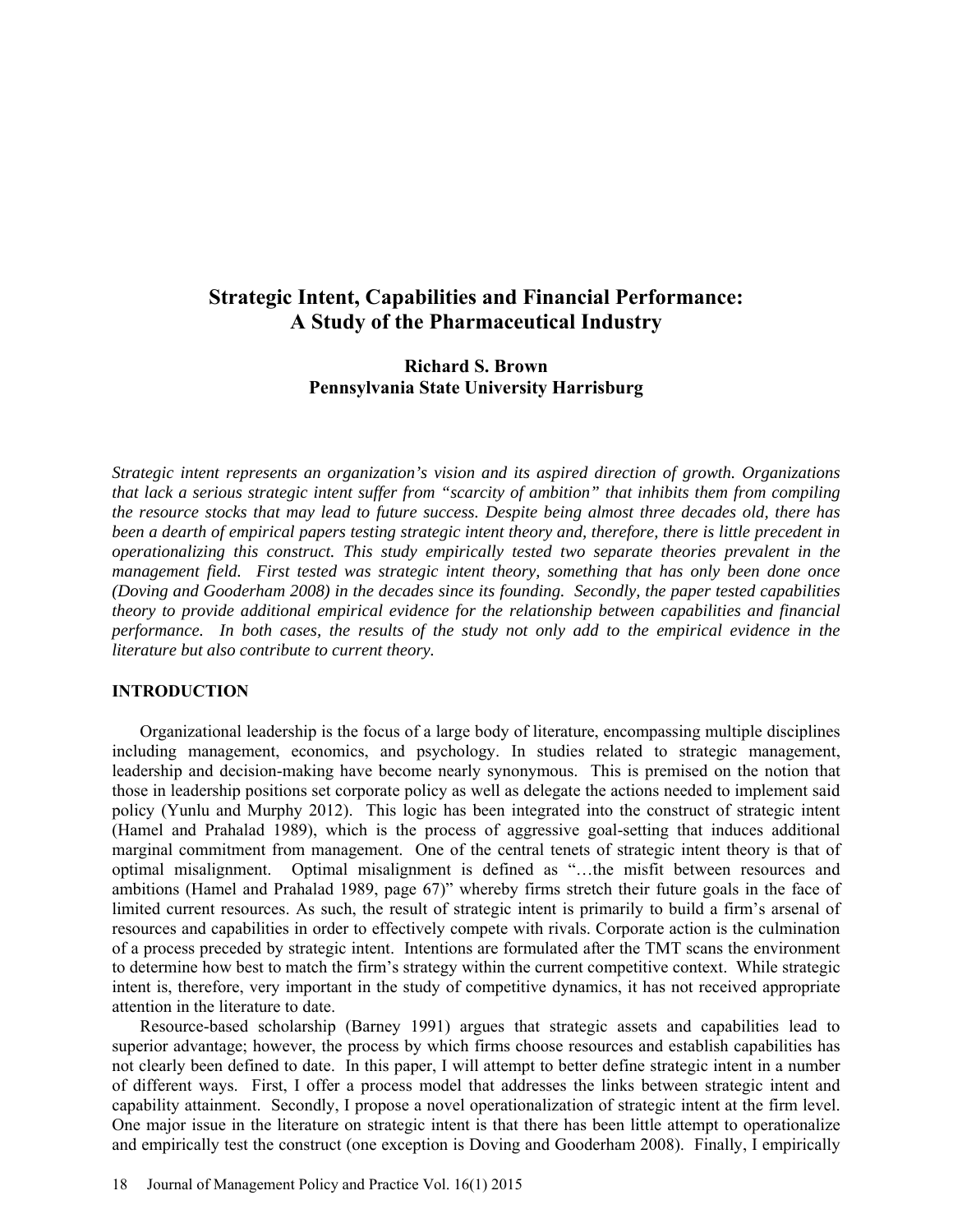test the relationship between strategic intent and capability levels in a sample of pharmaceutical firms over the years 1993 to 2003. I find that strategic intent, as theory predicts, is associated with increased levels of capabilities in the sample of pharmaceutical firms after for controlling for a number of factors.

Following the analysis on strategic intent, I then model the association of a firm's capability levels on its financial performance. While the majority of research predicts that higher levels of capabilities will be associated with greater performance, some scholars have argued for, and found evidence that, capability levels may decrease firm performance through a number of mechanisms (Drnevich and Kriauciunas 2011), which will be discussed in the next section. Melding the strategic intent-capabilities relationship with the capabilities-performance relationship is a unique contribution to the business literature that fills a current gap. In order to do this, I have collected panel data on the pharmaceutical industry so that both the levels of strategic intent and the levels of capabilities can be effectively measured over time.

The paper is organized as follows. Section two contains the theory and hypotheses. Section three is the methods section and incorporates the data collection, sample selection, empirical estimation technique and the variables employed. Section four describes the results of the estimation. Finally, section five is a discussion about the results and how these results fit with current theory.

# **THEORY AND HYPOTHESIS DEVELOPMENT**

As noted by seminal works in the strategic intent literature (Hamel and Prahalad 1989, 1993), firms must stretch their current position in order to effectively battle rivals in the future. As such, the use of stretch goals (Sitkin, See, Miller, Lawless, and Carton 2011) is important as a foundation for the competitive dynamics that firms utilize during competition. Stretch entails the integration of new resources and capabilities in subsequent time periods that allow managers to effectively change strategy to meet new challenges encountered in the environment. These challenges are most likely to come from rivals but also other entities such as suppliers, regulators and the like. Firms that do not adapt through the acquisition of new resources, capabilities and strategies are less able to survive in an ever changing environment.

Strategic intent represents an organization's vision and its aspired direction of growth. As such, intent plays a pivotal role in shaping organizational resource allocation and capability development (Hamel and Prahalad 1993; Hamilton, Eskin and Michaels 1998). Organizations that lack a serious strategic intent suffer from "scarcity of ambition" that inhibits them from compiling the resource stocks that may lead to future success. In order for a firm to position itself for competition in its relevant product markets, the top management team (TMT) must be able to effectively scan its environment so that the firm's strategy fits appropriately with the market. Fit entails that the firm can proactively separate itself from rivals, yet offer products and services that conform to the general needs of customers in those markets (Mantere and Sillince 2007).

Before a firm can effectively build its resource and capability repertoire, it must formulate plans to attain these resources in an effective manner. Strategic intent theory (Hamel and Prahalad 1989, 1993; Hamilton et al. 1998) predicts that firms that are aggressive in planning for future rivalry will be the most successful at building capabilities that effectively aid planning to give them adequate time to "ramp up" their stocks of strategic assets. Strategic assets include both tangible and intangible resources as well as the mechanisms to deploy resources (i.e. capabilities).

A process model of the actions necessary for goal attainment is included in Figure 1. The firm must first scan the external environment and its internal capabilities to assess the dynamics of the competitive market. After assessing these two realms, input from management incorporates this information into decision-making vectors. From these vectors, management initiates its intent through a rational process of resource allocation based off of its information and its bounded rationality (March and Simon 1958). After intent is formulated, the firm must calibrate its options. Calibration is defined here as the ramp-up period after the firm's intent is accepted but before action has commenced. It is during this period that the firm begins to shift resource allocation in preparation of the final goal (i.e. the strategic action). Important to note is that the calibration that occurs as a result of strategic action is not the competitive action itself; instead, this calibration consists of the build-up necessary to accomplish the appropriate competitive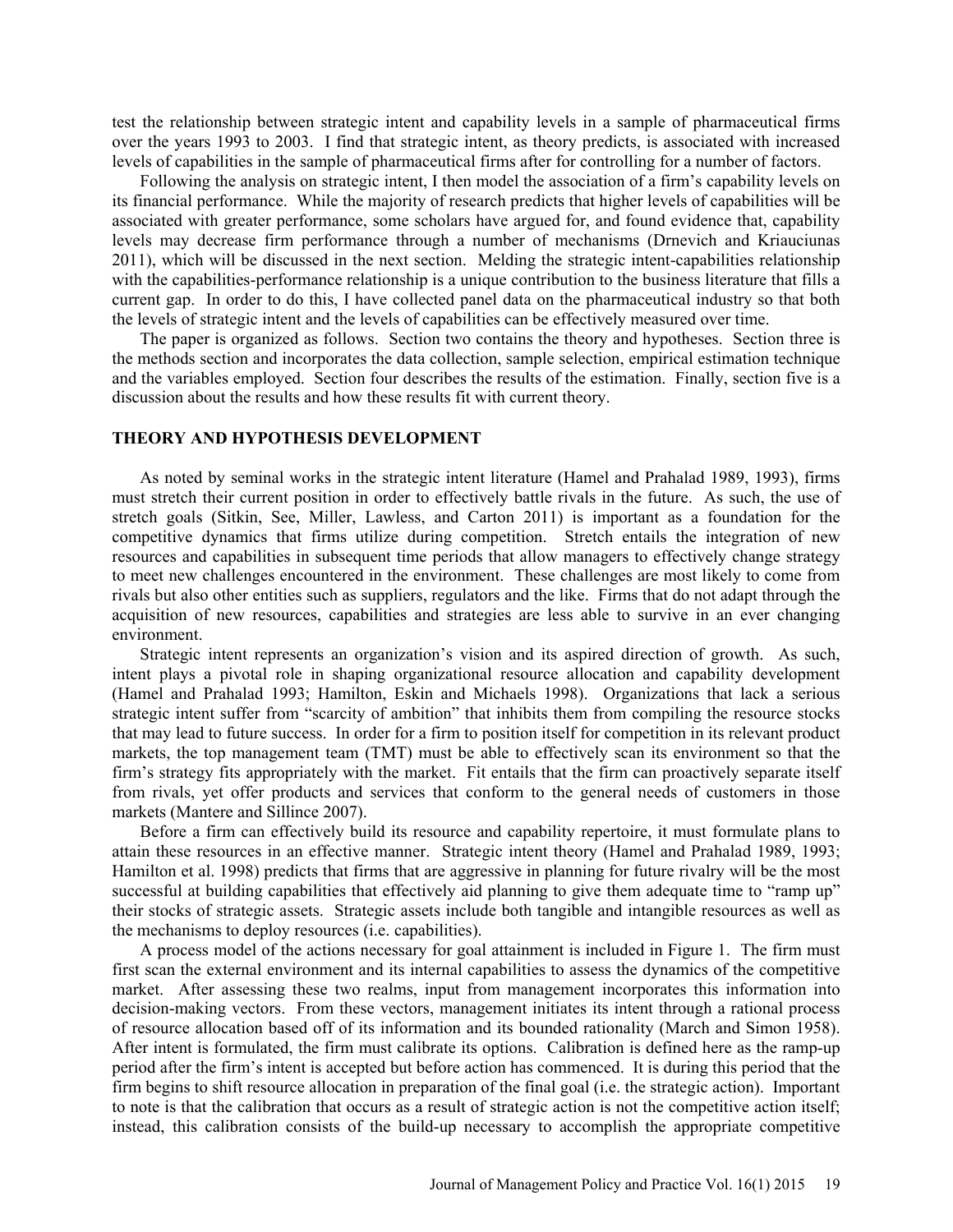action in the future. For example, if entering the Indian market is the final competitive action, the calibration period may accumulate resources in order to make this possible. This may include hiring personnel, contracting suppliers geographically closer to India and the like. It is this calibration period that is crucial into turning strategic intent into a competitive action. This last statement is crucial in understanding the difference between this study, which focuses on strategic intent and calibration, and competitive dynamics research (Chen 1996; Chen, Su and Tsai 2007).

**FIGURE 1 Process Model of Strategic Intent-Capabilities-Performance Relationship** 



# **Strategic Intent and Capabilities**

As described in the previous section, and in Figure 1, the link between strategic intent and capabilities is most common in firms with an aggressive posture (i.e. high strategic intent). Strategic intent theory predicts that firms with high intent will absorb the most appropriate resources and capabilities in order to take strategic action (Hamel and Prahalad 1993). As such, theory predicts that there is a positive association between intent and capabilities as intended strategy is needed to effectively compile strategic resources (Makadok 2001). Therefore, I posit:

*Hypothesis 1: There will be a positive association between a firm's strategic intent and its subsequent level of capability attainment.* 

### **Capabilities and Firm Performance**

l

While there seems to be a presumption that capabilities are positively associated with firm performance, this has been shown to not always be the case (Drnevich and Kriauciunas 2011). Evidence that capabilities are positively related to firm performance is abundant.<sup>1</sup> While capabilities seem intuitively positive by definition, there is contrary evidence. Lenonard-Barton (1992) proposed the concept of "core rigidity" which reflects a successful firm's myopia that may encompass managerial abilities. While capabilities are needed to thrive in a turbulent environment (Beck and Wiersma 2013),

<sup>&</sup>lt;sup>1</sup> These specific capabilities include marketing (Fahy, Hooley, Cox, Beracs, Fonfara, and Snoj 2000; Ritter 2006; Golfetto and Gibbert 2006), R&D (DeCarolis 2003), technological and innovation (Prencipe 1997; Argyres and Silverman 2004; Cho and Puckik 2005; Sampson 2005; Dutta, Narasimhan, and Rajiv2005; Kotha, Zheng and George 2011; Yam, Lo, Tang and Lau 2011), forecasting (Makadok and Walker 2000), alliance building (Combs and Ketchen 1999; Rothaermel and Deeds 2004; Nooteboom, Van Haverbeke, Duysters, Gilsing, and van den Oord2007) and human capital (Fiol 1991; De Saa Perez, Falcon and Manuel 2004).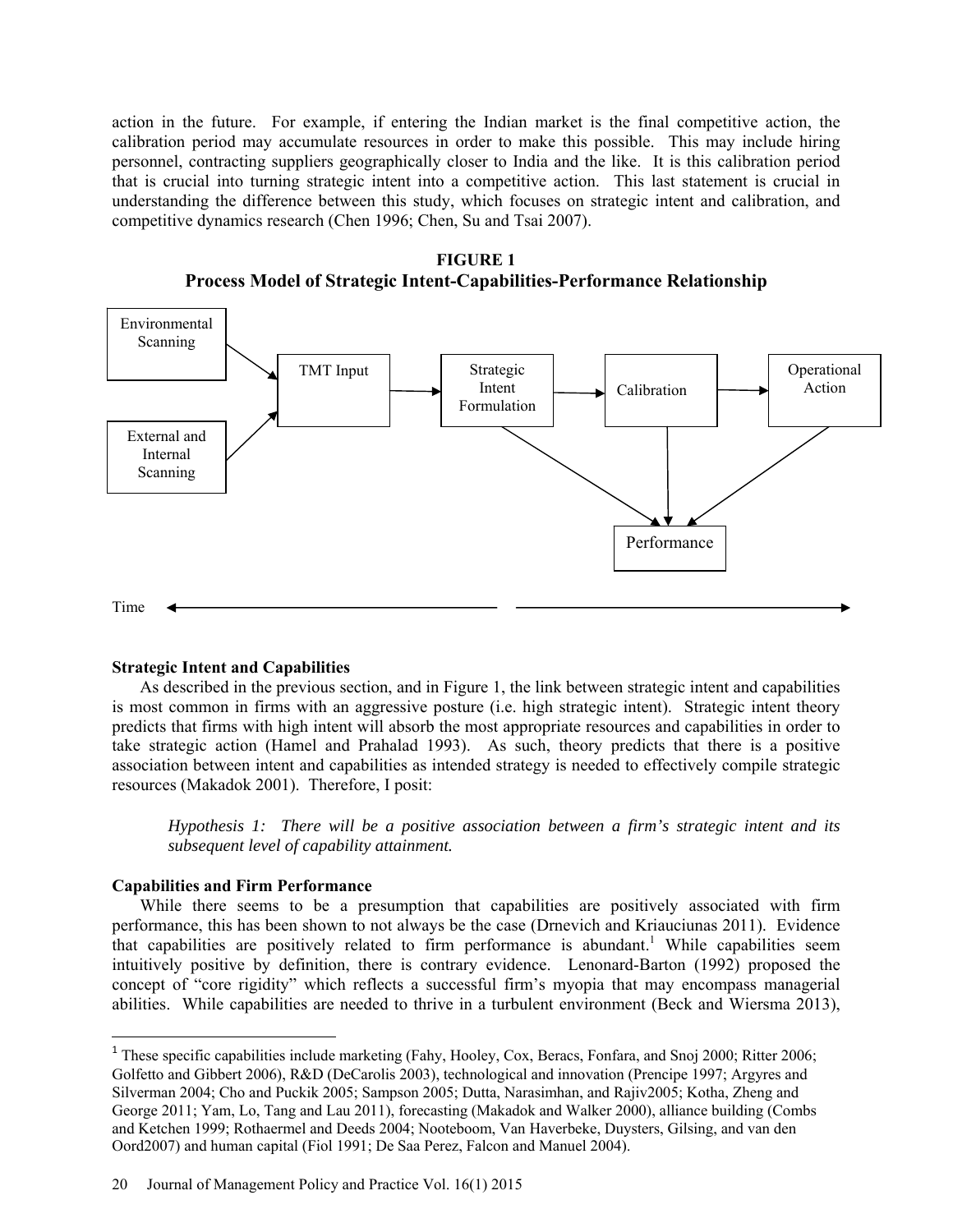too much success derived from capabilities can blind management to alternative views (Park 2000; Henningsen, Henningsen, Eden and Cruz 2006). This myopic consensus can foster inertia at the expense of opportunity exploration. The literatures on managerial myopia (Miller 2002), escalation of commitment (Sleesman, Conlon, McNamara and Miles 2012) and strategic persistence (Audia, Locke and Smith 2000) give credence to a capabilities view that can result in negative performance for firms that do not effectively utilize once-needed resources. More specifically, Drnevich and Kriauciunas (2011) and Schilke (2013) find that capabilities can result in negative performance under certain conditions, including those including asymmetrical information problems (Brown 2014).

In mature industries, firms may overinvest in the capabilities that once were the backbone of corporate success in a manner similar to the Red Queen Effect (Derfus, Magitti, Grimm and Smith 2008). Other scholars have shown that the appropriation of rents within the firm may not flow to shareholders, but instead, may be captured by other stakeholders in the firm (Coff 1999). Since empirical evidence points to opposite effects, I propose the following dueling hypotheses (Brockman, Rui and Zou 2013):

*Hypothesis 2a: The build-up of capabilities is positively related to firm performance.*

*Hypothesis 2b: The build-up of capabilities is negatively related to firm performance.* 

### **METHODS**

### **Sample**

Firm-level data was compiled on the pharmaceutical industry for the years 1993 through 2003. I used pharmaceutical data due to the industry's reliance on intellectual property protection. This was important for the study because capability-building around intellectual property is a central theme in research based on this industry (Henderson and Cockburn 1994; Yeoh and Roth 1999; DeCarolis 2003). I used a single setting to control for industry effects and I define pharmaceutical firms as those that are involved in the research, development and innovation of new drugs (IBIS World Industry Report). Using industry codes issued by the Occupational Safety and Health Administration (OSHA), the pharmaceutical industry is identified under the two digit SIC Code 28 (Chemicals and Allied Products). More specifically, I identified three four digit SIC Codes: (i) Pharmaceutical Preparations (SIC 2834), (ii) In Vitro and In Vivo Diagnostic Substances (SIC 2835) and (iii) Biological Products Except Diagnostic Products (SIC 2836).

Three sources were used to compile the firm-level data: (i) financial data was compiled using Compustat Fundamentals Annual; (ii) patent data was compiled using the National Bureau of Economic Research's patent database, which is an open and publicly available data set. NBER contains patent data on over 32 million utility patents from 1976 through 2006; and (iii) additional patent data was compiled from the United States Patent and Trademark Office (USPTO). The USPTO data set served two purposes. First, it was used to corroborate data compiled from the NBER. Secondly, in certain instances, it was not possible to aggregate patent information to the firm level using only the NBER. In these cases, the USPTO was the only other information source.

After searching several databases, including IBIS World Industry Report and Lexis-Nexis Corporate Database, I compiled a list of publicly traded firms with primary four-digit SIC codes of 2834, 2835, and 2836. Next, I checked for evidence of acquisitions during our sample period in order to separate the count of patent applications for firms that were merged together presently yet were not integrated from 1993-2003.

Since I have data that is both cross-sectional and time-series in nature, I integrated the data into a final data set where the unit of observation is the firm-year. The final panel dataset contains 225 firm-year observations from 1993 to 2003. There are a total of 28 firms included in the sample, which accounted for over 90 percent of industry sales (Basdeo*et al.* 2006). While many companies had a full 10 years of data, some firms that were either founded within that time period or that were acquired during that time period had less than 10 years of data. The justification for this time frame lies in the constraints of the sample and the data needed to conduct the estimations.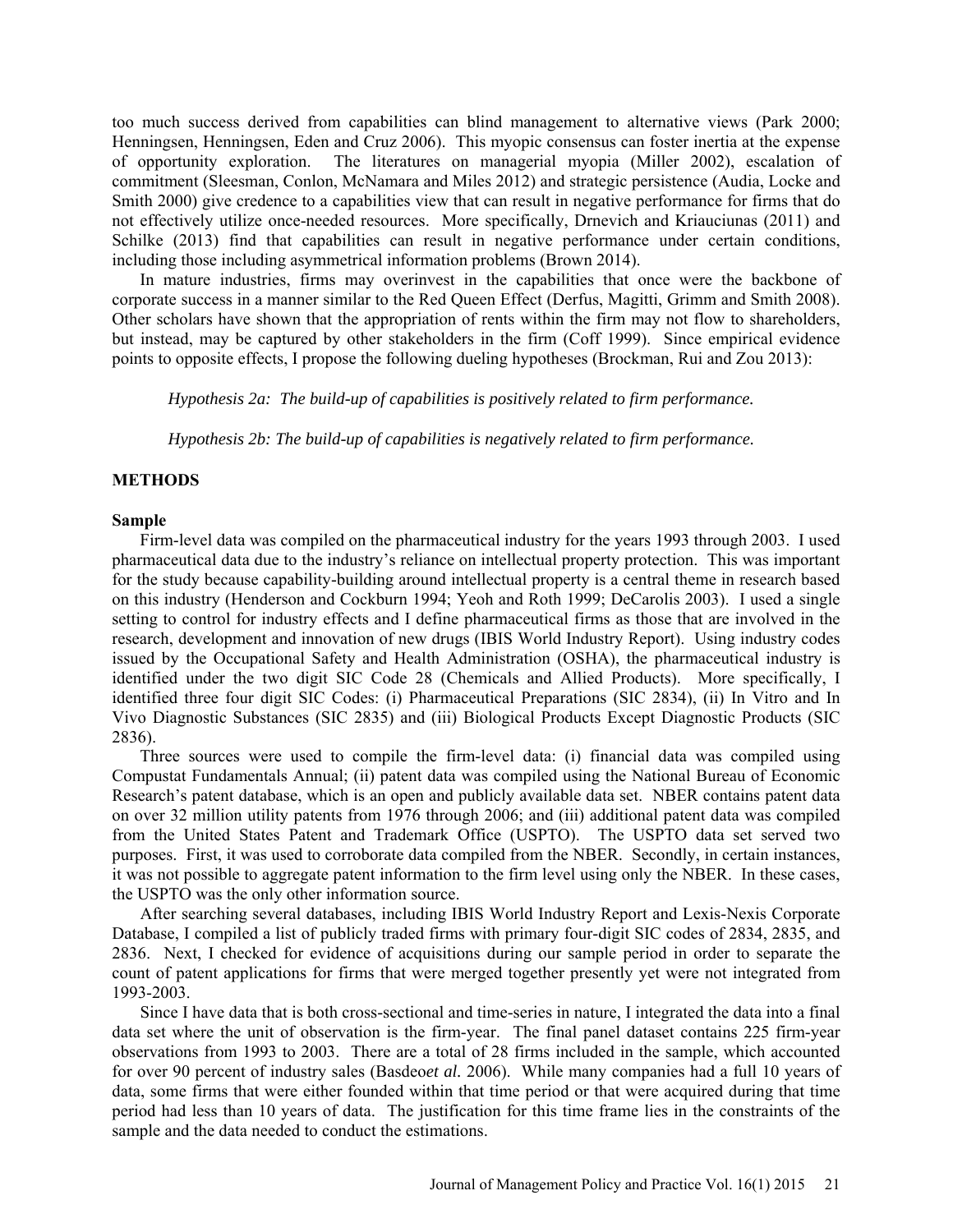## **Dependent Variables**

# *Dependent Variable: Capabilities*

A firm's capabilities are measured using patent data following other studies of similar industries (Henderson and Cockburn 1994; Hall, Jaffe and Trajtenberg 2001; DeCarolis 2003; Lin and Chen 2005; Kotha et al. 2011). Since the pharmaceutical industry depends heavily on intellectual property protection, technological capabilities (Ortega 2010) are the most appropriate to use. Following these studies, I measure a firm's capabilities as the number of patents applied for by the firm in a given year. Additionally, since the number of patent applications will be at least partially dependent upon the size of the firm, I normalize the patent count by the revenues of the firm. Both the patent application count and the revenues are lagged by one year with respect to the dependent variable. Specifically, I measure capabilities as follows<sup>2</sup>:

Capabilities<sub>*i(t-1)*</sub> = Number of Patent Applications<sub>*i(t-1)*</sub> Total Revenues<sub>*i(t-1)*</sub> Eq.1

### *Dependent Variable: Firm Performance*

In hypothesis 2a and 2b, the dependent variable employed is firm level performance. Following other empirical management studies (Lin and Wu 2014; Santos, Basso, Kimura and Kayo 2014), I use two return measures for firm performance--return on assets (ROA) and return on invested capital (ROIC). ROA is calculated as a firm's earnings before interest and taxes (EBIT) divided by its total assets in the same year. ROIC is calculated as a firm's earnings before interest and taxes (EBIT) divided by its total invested capital in the same year.

# **Independent Variables**

# *Firm-level Capabilities*

I operationalize firm level capabilities as an independent variable for hypotheses 2a and 2b as is done in Equation 1 above. Since the industry studied here is pharmaceuticals, firm-level capabilities are appropriately measured using the firm's patent applications since patent applications incorporate the processes and personnel needed to effectively compete in this specific industry (Henderson and Cockburn 1994; DeCarolis 2003). Patent applications proxy managerial decision-making regarding exploitation of current resource stocks as well as exploration of new markets and drug combinations (Keller and Wiebler 2014).

### *Strategic Intent*

Despite being almost three decades old, there has been a dearth of empirical papers testing strategic intent theory and, therefore, there is little precedent in operationalizing this construct. Hamilton et al. (1998) proposed specific measures for future empirical papers. They suggested future researchers use accounting measures to approximate corporate intent. Specifically, they proposed the use of capital expenditures, R&D intensity and marketing intensity to discern corporations that were intent on entering new markets or introducing new products (amongst other actions). Additionally, Nair and Selover (2012), in a competitive dynamics study of the beverage industry, used accounting measures to operationalize competitive action. Specifically, they used sales intensity, capital expenditures and capital intensity to model corporate action. Therefore, I propose using a similar logic integrating the arguments from Hamilton *et al.* (1998) and Nair and Selover (2012).

I posit that by studying a firm's expenditures in certain categories, the data will portray firms that have spent finite resources in specific areas previously defined. To capture the velocity and direction of intent, I take the difference in these measures from one year to the next. The operationalization details are explained in the following subsections.

## *Strategic Intent (Continuous)*

First, I measure three intensity constructs: (i) ∆ R&D intensity, (ii) ∆ marketing intensity, and (iii)

 $2^2$  The result of this equation was then multiplied by 100.

<sup>22</sup> Journal of Management Policy and Practice Vol. 16(1) 2015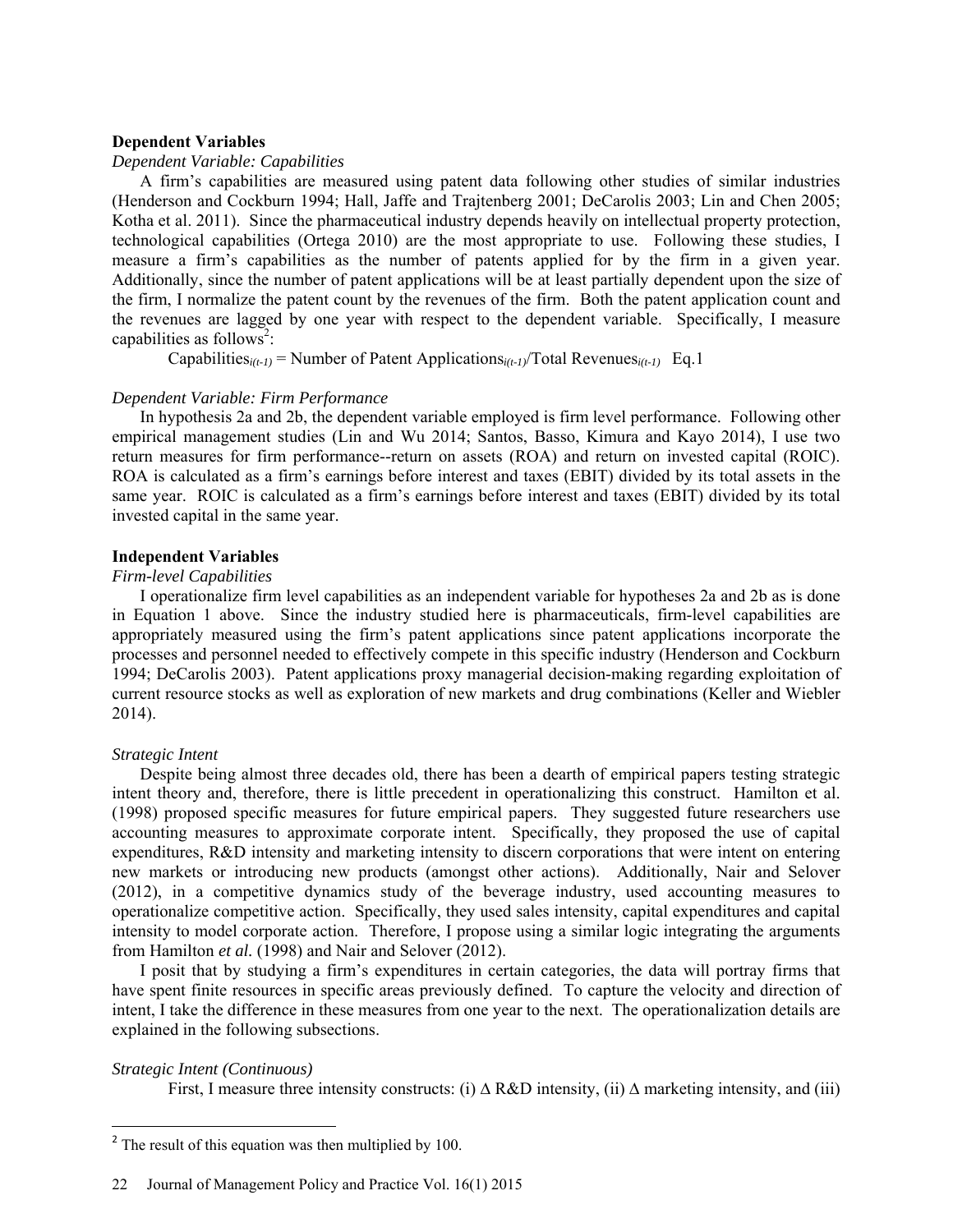∆ fixed capital intensity as follows: **∆R&D Intensity** *i(t-2→t-1)* **= ∆R&D Expenditures***i(t-2→t-1)/∆***Total Revenues***i(t-2→t-1)* **∆Marketing Intensity** *i(t-2→t-1)* **= ∆SG&A Expenses***i(t-2→t-1)***/∆Total Revenues***i(t-2→t-1)*  **∆Fixed Capital Intensity** *i(t-2→t-1)* **= ∆PP&E Assets** *i(t-2→t-1)***/∆Total Revenues** *i(t-2→t-1)*  Next, I aggregate these three measures to calculate the strategic intent variable: **Strategic Intent***i(t-2→t-1)***= Σ (∆R&D Intensity, ∆Marketing Intensity, ∆Fixed Asset Intensity)***i(t-2→t-1)* Eq.2

# *Strategic Intent (Categorical)*

The second measure of strategic intent includes a categorical operationalization that accounts for both the willingness and ability that firms may have. In other words, firms can signal their level of intent through both measures of willingness (i.e. the previous measurements of strategic intent in this paper) and ability (i.e. the current resources that the firm possesses). Ability is measured as the slack resources that firms possess and are available to allocate. Attempts at incorporating ability into the first operationalization were not possible because of the misalignment between the sign of the resultant equation and its interpretation. For example, we could measure strategic intent as follows if we were to include the firm's ability to Equation 2:

# **Σ (∆R&D Intensity, ∆Marketing Intensity, ∆Fixed Asset Intensity)***i(t-2→t-1)***/ ∆Current Ratio***i(t-2→t-1)* Eq. 3

where firm i's current ratio is calculated as the difference between its current ratio from year t-2 to year t-1. The current ratio is a measure of a firm's current assets divided by its current liabilities. By dividing the original strategic intent variable by the firm's slack, we can control for both the willingness (numerator) and ability (denominator) with respect to the intentions of the firm. However, we encounter an issue from the fact that both the numerator and denominator can take both positive and negative values, which becomes problematic for interpretation.

Figure 2 provides a matrix of such outcomes derived from the equation with the categories of the firms in parentheses. As portrayed, the result is positive in both the top left and bottom right quadrants. This is not necessarily problematic because as willingness is increased or decreased and ability follows in the same direction, there is consistency in the overall interpretation of the firm's strategic intent. The problem lies in the top right and bottom left quadrants where the result of Equation 3 is negative. Obviously, the two ways in which the product can be negative is either if the willingness (numerator) is positive and the ability (denominator) is negative or vice-versa. In the former case, increased resource allocations in the face of reduced slack is a signal of strong strategic intent. In the latter case, the opposite conclusion may be offered since, as firms' ability to invest are increased yet they hold back on their willingness to invest, these firms may be classified as having low or weak strategic intent. I attempt to detect these differences by operationalizing the strategic intent variable into three categories based on the different outcomes from Figure 2. Specifically, I categorized strategic intent as 0 if the firm has a negative value for willingness and a positive value for ability (Figure 2, bottom left), 1 if the firm has an increase or decrease in both willingness and ability (Figure 2, top left or bottom right) and 2 if the firm has positive willingness but negative ability (Figure 2, top right). The estimation results will use the lowest measure of strategic intent (coded as 0) as the reference category.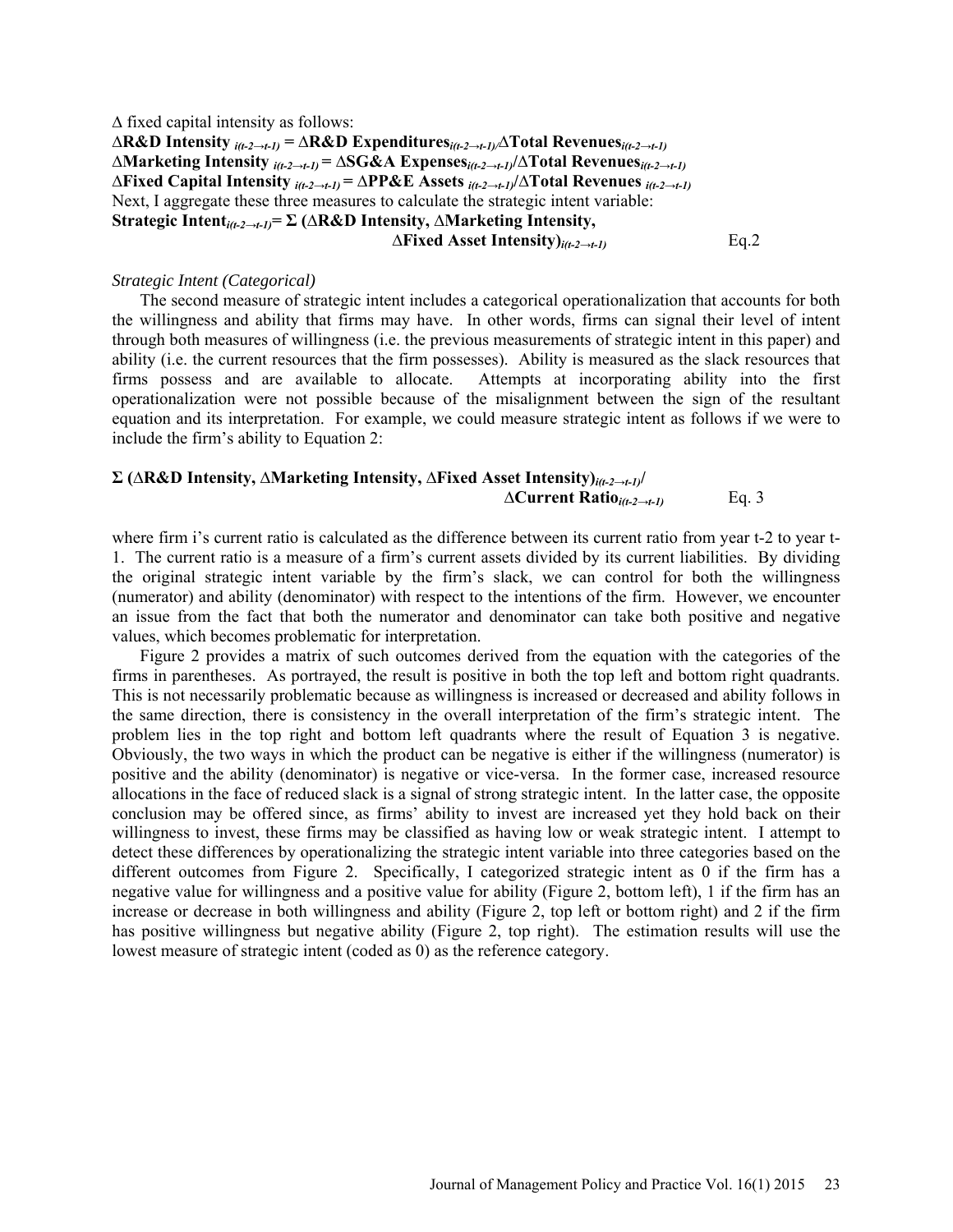# **FIGURE 2 Ability-Willingness Matrix**

# **Ability**



## **Control Variables**

#### *Prior Performance*

I control for the firm's prior performance by including the lagged dependent variable in the models that test hypotheses 2a and 2b.

### *Geographic Location*

I control for the location of the firm's headquarters by including a dummy variable that is equal to 1 if the firm is headquartered in the United States and 0 otherwise.

#### *SIC Code*

I control for the primary market that the pharmaceutical firm operates in. While all firms in the study are pharmaceutical companies, some operate primarily in SIC Code 2834 (Pharmaceutical Preparations) while others operate primarily in SIC Code 2836 (Biological Products Except Diagnostic Products).

#### *Financial Slack*

I control for the firm's financial slack by including the current ratio in year t-1. The current ratio is calculated by dividing the firm's current assets by its current liabilities.

### *Firm Size*

Firm size is controlled for by including the natural logarithm of the firm's total assets in year t-1.

### *Year Dummies*

In all models tested, I included year dummy variables as an additional control variable.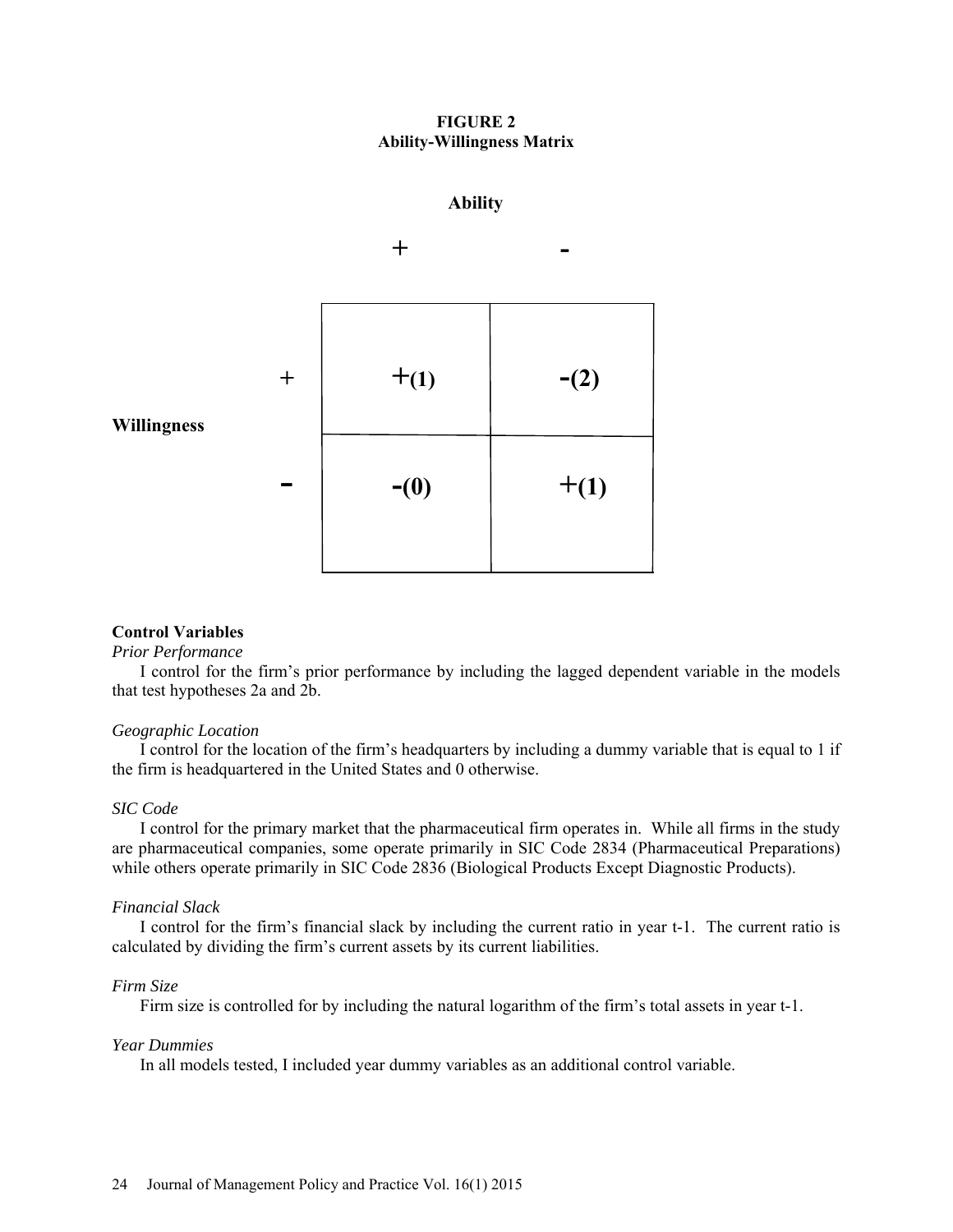### **RESULTS**

Table 1 contains the summary statistics and pairwise correlations for the variables in the study. Table 2 contains the results of the random-effects estimation for hypothesis 1. Table 3 contains the results of the random-effects estimation for hypotheses 2a and 2b.

In Table 2, Models 2 and 3 test hypothesis 1 while Model 1 is the control only model. Hypothesis 1 stated that firms with high levels of strategic intent will be associated with effective capability build-up, which is measured here by patent applications. In Model 2, the coefficient for strategic intent is both positive and significant thereby supporting hypothesis 1 (b=1.533, p=0.000). Model 3 tested this same hypothesis but with a categorical operationalization. Model 3 also adds credence to hypothesis 1 as the coefficient for category 2 (i.e. the highest intent category) is positive and significant ( $b=2.721$ ,  $p= 0.059$ ). While both models add support to hypothesis 1, Model 2 is superior as evidenced by its high r-squared value ( $r^2$ =0.358) and its high significance of the variable of interest.

Table 3 tests hypotheses 2a and 2b. In these four models, the dependent variable is firm performance, denoted by either ROA or ROIC. Models 1 and 3 in Table 3 are the control only models. Models 2 and 4 are the models of interest, and both supply evidence supporting hypothesis 2b. The coefficients for the variable "Capabilities" are negative and significant in both models  $(b= -0.020, p= 0.000$  in Model 2, b= - $0.039, p=0.000$ ).

### *Robustness Checks*

Since the estimations include a lagged version of the dependent variable and this can lead to serial correlation and inflated errors, I also estimated a feasible generalized least squares (FGLS) model. Frain (2005) explains that in the face of such serial correlation, FGLS relaxes the assumptions made in the random effects models and may be superior to that of the random effects estimation. In all models, both the sign and the significance found in the models provided were identical in the FGLS models. These results are not incorporated here but are available upon request.

### **DISCUSSION**

This study empirically tested two separate theories prevalent in the management field. First, I tested strategic intent theory, something that has only been done once (Doving and Gooderham 2008) in the decades since its founding. Secondly, I tested capabilities theory to provide additional empirical evidence for the relationship between capabilities and financial performance. In both cases, the results of the study not only add to the empirical evidence in the literature but also contribute to current theory.

Strategic intent theory (Hamel and Prahalad 1989) posits that firms with an aggressive stance have the ability to absorb appropriate capabilities in order to compete in the marketplace. I operationalize strategic intent as the difference in expenditures in key areas from one year to the next. While the operationalization of strategic intent lacks precedent, I argue that the two methods of calculating strategic intent included in this paper are contributions as they quantify a firm's efforts in calibrating its operations to effectively attain appropriate capabilities. As predicted by theory, I find evidence that firms with high levels of strategic intent do subsequently accumulate capabilities, in this case patent applications. Patent applications are an appropriate measure for capabilities in the pharmaceutical industry since patent applications incorporate firm specific embedded resources in unique combinations in order to secure monopoly rights over a specific compound sequence.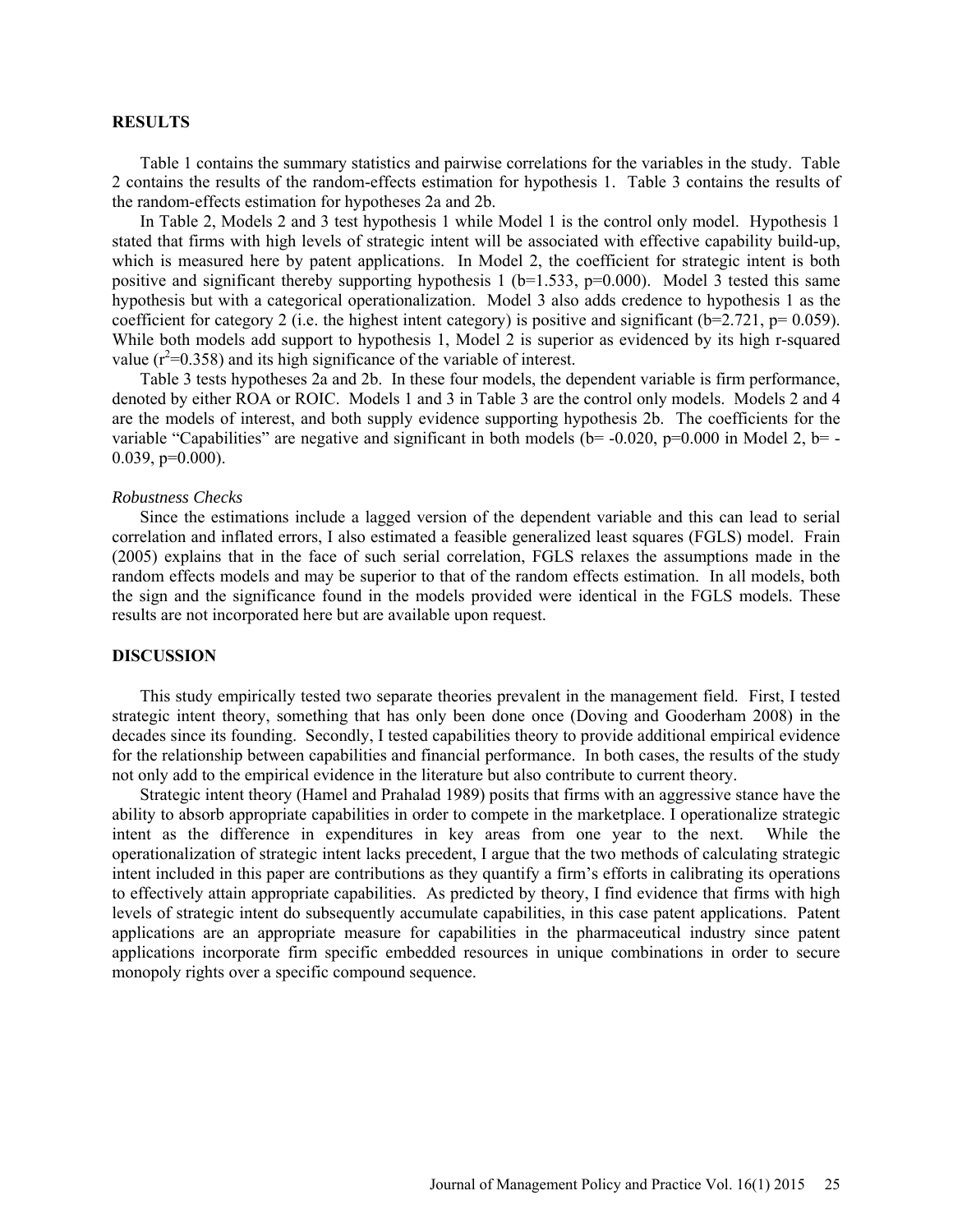|    | Variable               | Mean   | Standard Deviation |          |         |          |          | o,       |           |             |  |
|----|------------------------|--------|--------------------|----------|---------|----------|----------|----------|-----------|-------------|--|
|    | <b>Capabilities</b>    | 79.568 | 520.753            |          |         |          |          |          |           |             |  |
|    | Strategic Intent       | 121    | 3778               | 0.3666*  |         |          |          |          |           |             |  |
|    | <b>ROA</b>             | 12.579 | 26.642             | -0.6770* | 0.2158* |          |          |          |           |             |  |
|    | ROA (t-1)              | 12.101 | 27.334             | +06810   | 0.2435* | 0.7679*  |          |          |           |             |  |
|    | ROIC                   | 20.159 | 53.93              | +00+50-  | 0.4118* | 0.9527*  | 0.6731*  |          |           |             |  |
|    | ROIC $(t-1)$           | 19.924 | 54.615             | -0.3155* | 0.2611* | 6,5945*  | 0.9508*  | 0.5193*  |           |             |  |
|    | Firm Size (Ln Assets)  | 15.095 | 2.021              | -0.3467* | 12454   | 0.5048*  | 0.5182*  | 0.4626*  | 0.4616    |             |  |
| 60 | <b>Financial Slack</b> | 2.857  | 2.III              | 0.1638*  | 906070  | -0.2297* | -0.2509* | -0.2020* | $-0.2422$ | $-0.5345$ * |  |

**TABLE 1 SUMMARY STATSTICS AND PAIRWISE CORRELATIONS**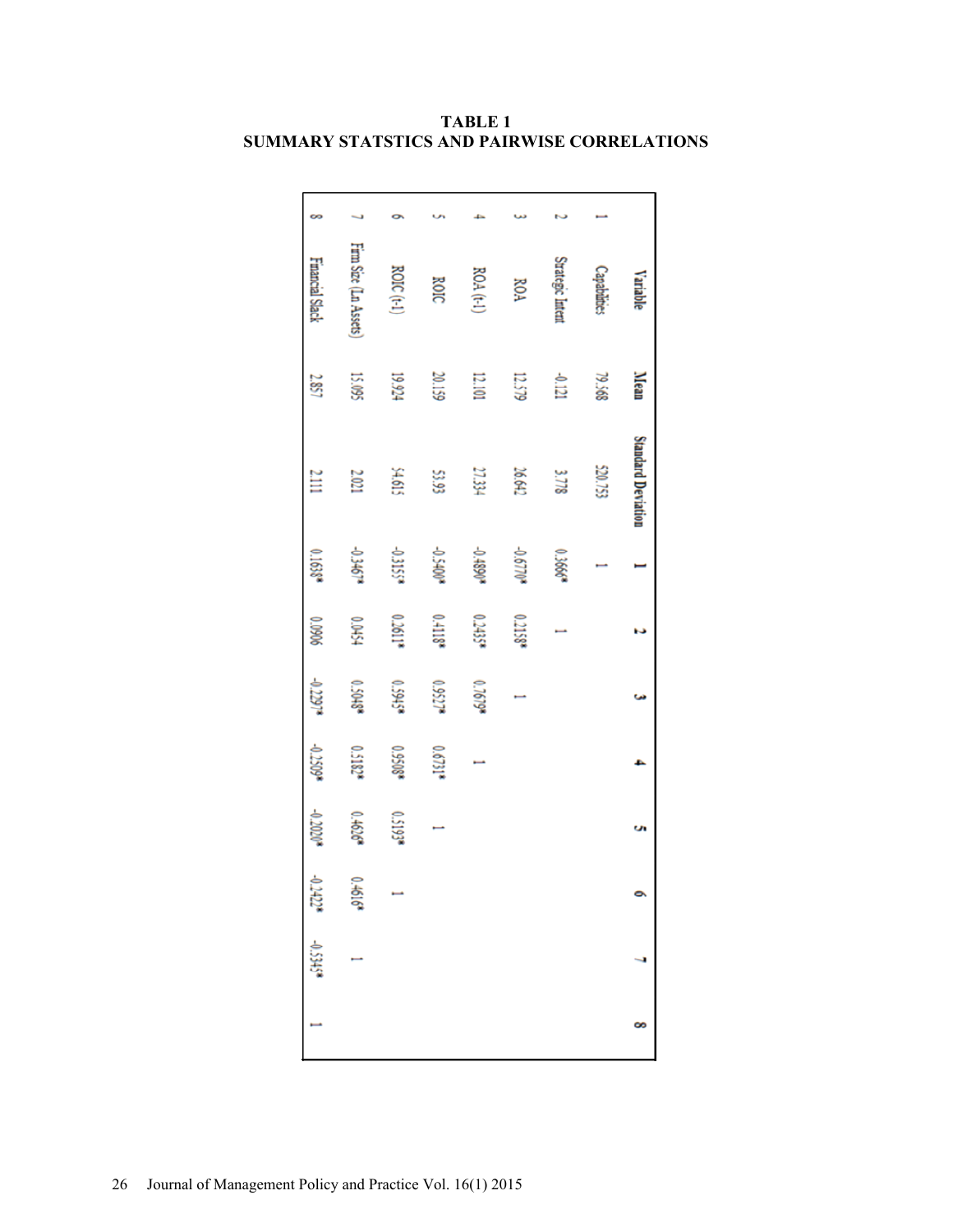|                                     | Dependent Variable: Capabilities (Patents) |             |            |  |
|-------------------------------------|--------------------------------------------|-------------|------------|--|
| Variable                            | (1)                                        | (2)         | (3)        |  |
|                                     |                                            |             |            |  |
| Strategic Intent                    |                                            | $1.533***$  |            |  |
|                                     |                                            |             |            |  |
| Strategic Intent (Cat 1)            |                                            |             | 0.113      |  |
| Strategic Intent (Cat 2)            |                                            |             | $2.721*$   |  |
|                                     |                                            |             |            |  |
| Firm Location                       | $-0.351$                                   | $-0.903$    | 0.175      |  |
| <b>SIC</b>                          | $-0.913$                                   | $-0.343$    | $-1.097$   |  |
| <b>Financial Slack</b>              | $-0.364$                                   | $-1.224***$ | $-0.231$   |  |
| Firm Size                           | $-1.268**$                                 | $-2.718***$ | $-1.139**$ |  |
|                                     |                                            |             |            |  |
| Constant                            | 25.253***                                  | 48.742***   | 22.082***  |  |
|                                     |                                            |             |            |  |
| <b>Year Dummies</b>                 | Yes                                        | Yes         | Yes        |  |
|                                     |                                            |             |            |  |
| Wald Chi-Square                     | 15.210                                     | 323.360***  | 19.620***  |  |
| R-Squared (Overall)                 | 0.050                                      | 0.358       | 0.069      |  |
|                                     | $N = 225$                                  | $N = 225$   | $N = 225$  |  |
|                                     |                                            |             |            |  |
| *** $< 0.01$ ** $< 0.05$ * $< 0.10$ |                                            |             |            |  |

**TABLE 2 RANDOM EFFECTS ESTIMATION RESULTS (DV=CAPABILITIES)** 

In the second hypothesis, I test for the relationship between capabilities and firm level performance. While it is often assumed that capabilities lead to competitive advantage and superior profits, there is another segment of capabilities theory that argues the opposite (Leonard-Barton 1992; Drnevich and Kriauciunas 2011). This opposite argument, the theory of core rigidities, posits that firms may overinvest in capabilities that, at one period of time, were profit inducing. This overinvestment is the result of myopic managerial decision making that flows from poor environmental scanning. As the overinvestment is realized, profitability suffers as firms are accumulating capabilities that are no longer most effective. While there is not as much research on the negative consequences of capability build-up, a few scholars (Leonard-Barton 1992; Drnevich and Kriauciunas 2011; Schilke 2013) have provided evidence that this may be the case.

The evidence in this study shows that pharmaceutical firms are overinvesting in patent capabilities as the returns (both ROA and ROIC) are negatively associated with these types of capabilities. More importantly, this evidence adds to capabilities/rigidities theory in that it provides evidence of such a negative relationship. As stated previously, the majority of empirical papers that employ a capabilitiesperformance relationship find that capabilities are positively associated with performance (See Newbert 2011).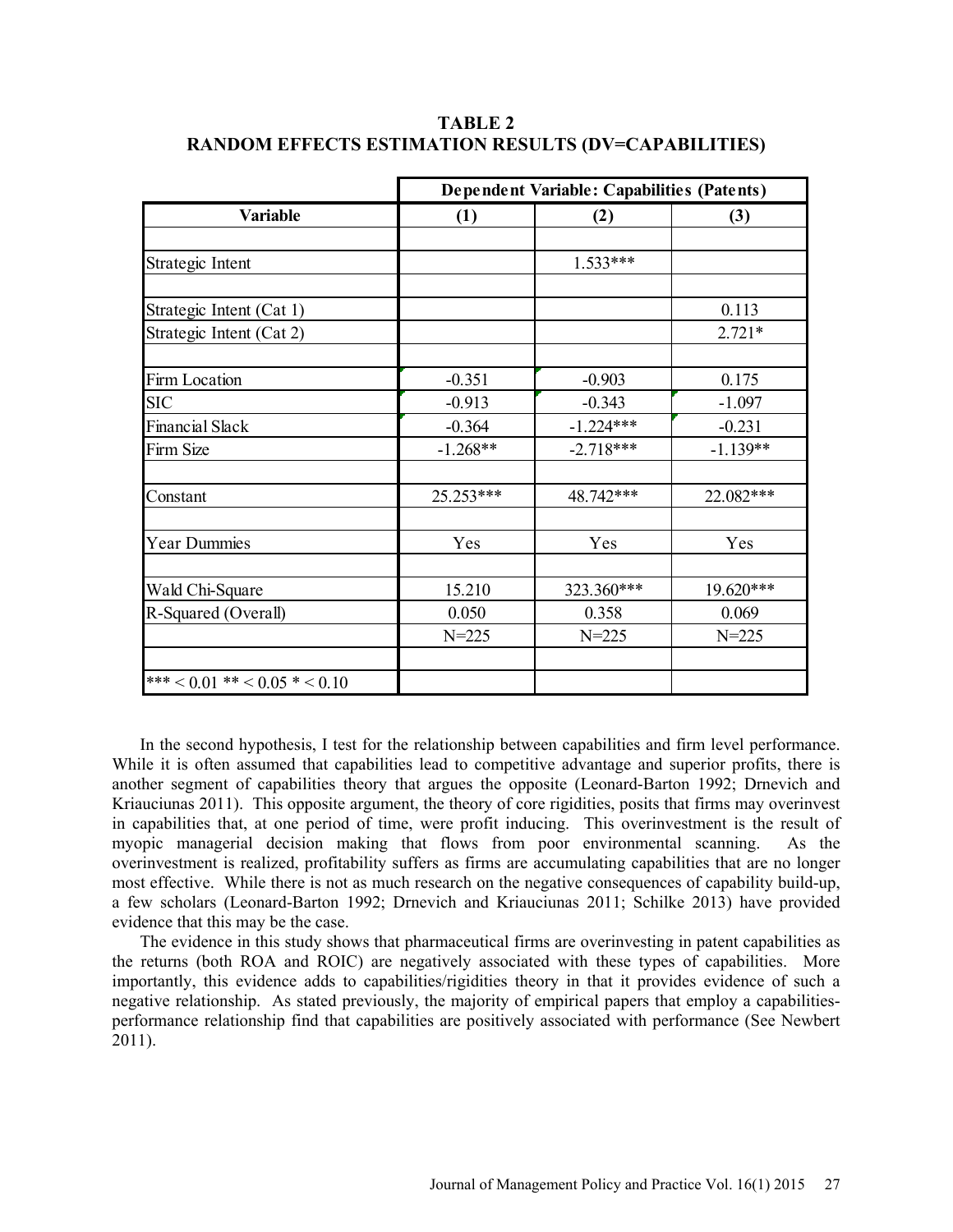|                                    |             | <b>Dependent Variable: ROA</b> |               | <b>Dependent Variable: ROIC</b> |
|------------------------------------|-------------|--------------------------------|---------------|---------------------------------|
| Variable                           | (1)         | (2)                            | (3)           | (4)                             |
|                                    |             |                                |               |                                 |
| Capabilities (Patent Applications) |             | $-0.020***$                    |               | $-0.039***$                     |
|                                    |             |                                |               |                                 |
| $ROIC$ (t-1)                       |             |                                | $0.387***$    | $0.306***$                      |
| $ROA(t-1)$                         | $0.676***$  | $0.511***$                     |               |                                 |
| Firm Location                      | 2.441       | 3.080                          | 7.418         | 8.135                           |
| <b>SIC</b>                         | 2.166       | 2.329                          | 3.948         | 0.918                           |
| Financial Slack                    | 0.357       | 0.310                          | 1.367         | 1.250                           |
| Firm Size                          | $2.138***$  | $1.635**$                      | $8.625***$    | $6.267***$                      |
|                                    |             |                                |               |                                 |
| Constant                           | $-31.235**$ | $-17.557*$                     | $-122.493***$ | $-76.859**$                     |
|                                    |             |                                |               |                                 |
| <b>Year Dummies</b>                | Yes         | Yes                            | Yes           | Yes                             |
|                                    |             |                                |               |                                 |
| Wald Chi-Square                    | 350.80***   | 567.69***                      | 120.20***     | 195.22***                       |
| R-Square (Overall)                 | 0.624       | 0.730                          | 0.363         | 0.482                           |
|                                    |             |                                |               |                                 |
|                                    | $N = 225$   | $N = 225$                      | $N = 225$     | $N = 225$                       |
|                                    |             |                                |               |                                 |
| *** < 0.01 ** < 0.05 * < 0.10      |             |                                |               |                                 |

**TABLE 3 RANDOM EFFECTS ESTIMATION RESULTS (DV=PERFORMANCE)** 

# **REFERENCES**

- Argyres, N. and Silverman, B. (2004). R&D, Organization Structure, and the Development of Corporate Technological Knowledge.*Strategic Management Journal*, 25: 929- 958.
- Barney J. (1991). Firm resources and sustained competitive advantages.*Journal of Management* 17(1): 99-122.
- Basdeo, D., Smith, K., Grimm, C., Rindova, V. and Derfus, P. (2006). The Impact of Market Actions on Firm Reputation.*Strategic Management Journal*, 27: 1205-1219.
- Beck, J. and Wiersma, M. (2013). Executive Decision Making: Linking Managerial Capabilities to the Resource Portfolio and Strategic Outcomes. *Journal of Leadership and Organizational Studies*, 29(4): 408-419.
- Brockman, P., Rui, O. and Zou, H. (2013). Institutions and the Performance of Politically Connected M&As.*Journal of International Business Studies*, 44: 833-852.
- Brown, R. (2014). Double Moral Hazard and Franchising: A Dual Case Study. *Journal of Organizational Culture, Communications and Conflict*, 18(2): 15.
- Chen, M. (1996). Competitor Analysis and Inter-firm Rivalry: Toward a Theoretical Integration. *Academy of Management Review*, 21: 100-134.
- Chen, M., Su, K. and Tsai, W. (2007). Competitive Tension: The Awareness-Motivation-Capability Perspective. *Academy of Management Journal*, 50(1): 101-118.
- Cho, H. and Pucik, V. (2005). Relationship Between Innovativeness, Quality, Growth, Profitability and Market Value.*Strategic Management Journal*, 26(6): 555-575.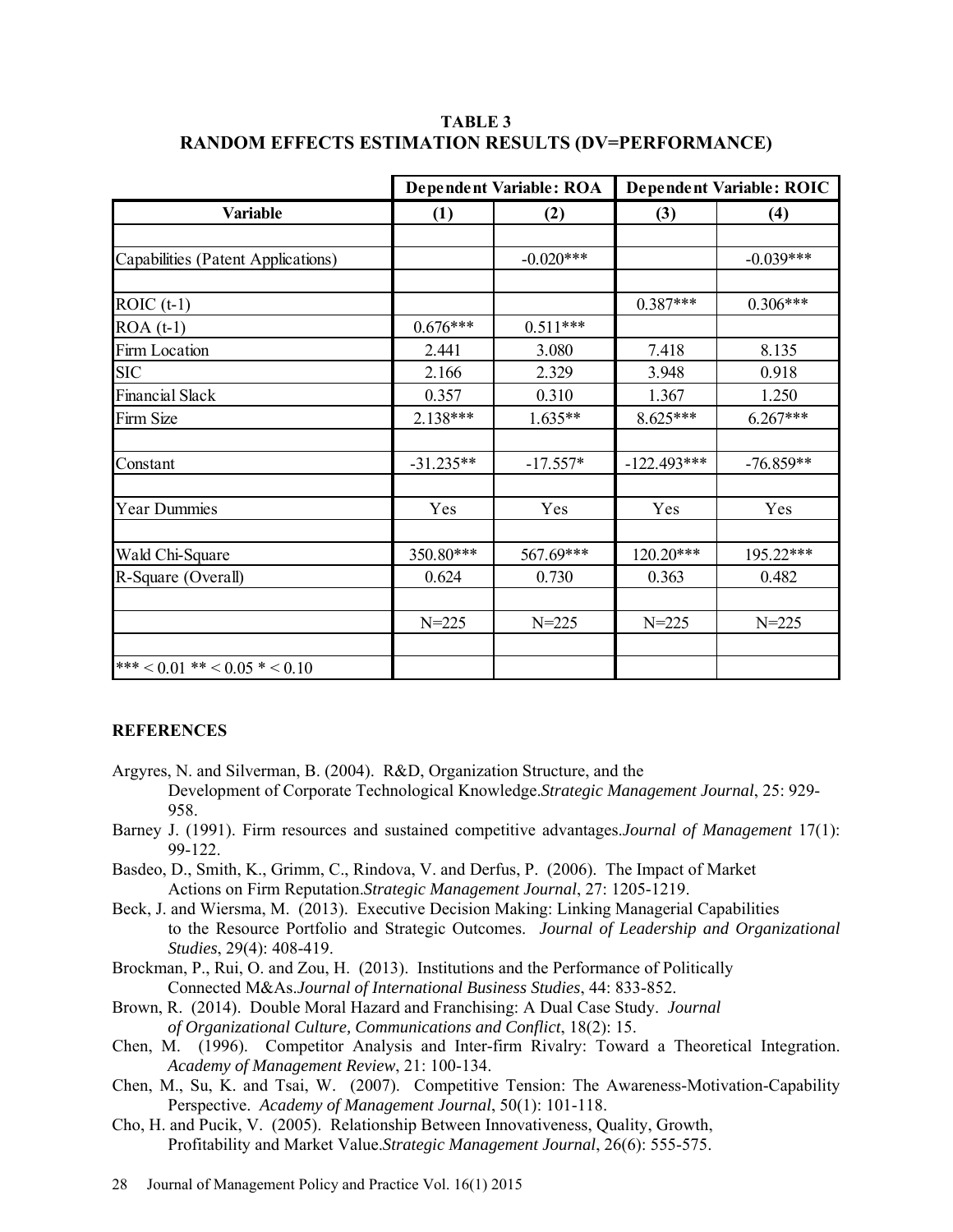- Coff, R. (1999). When Competitive Advantage Doesn't Lead to Performance: The Resource-based View and Stakeholder Bargaining Power. *Organization Science*, 10(2): 119.
- Combs, J. and Ketchen, J. (1999). Explaining Interfirm Cooperation and Performance: Toward a Reconciliation of predictions From the Resource-based View and Organizational Economics. *Strategic Management Journal*, 20(9): 867-888.
- De Saa Perez, P., Falcon, G. and Manuel, J. (2004). The Influence of Human Resource Management in Savings Bank Performance. *Service Industries Journal*, 24(2): 299-319.
- DeCarolis, D. (2003). Competencies and Imitability in the Pharmaceutical Industry: An Analysis of Their Relationship with Firm Performance. *Journal of Management*, 29(1): 27-50.
- Derfus, P., Maggitti, P., Grimm, C. and Smith, K. (2008). The Red Queen Effect: Competitive Actions and Firm Performance. *Academy of Management Journal*, 51(1): 61-80.
- Doving, E. and Gooderham, P. (2008). Dynamic Capabilities as Antecedents of the Scope of Related Diversification: The Case of Small Firm Accountancy Practices. *Strategic Management Journal*, 29: 841-857.
- Drnevich, P. and Kriauciunas, A. (2011). Clarifying the Conditions and Limits of the Contributions of Ordinary and Dynamic Capabilities to Relative Firm Performance. *Strategic Management Journal*, 32: 254-279.
- Dutta S, Narasimhan O, Rajiv S. (2005). Conceptualizing and measuring capabilities: methodology and application. *Strategic Management Journal* **26**(3): 277-285.
- Fahy, J., Hooley, F., Cox, T., Beracs, J., Fonfara, K and Snoj, B. (2000). The Development and Impact of Marketing Capabilities in Central Europe.*Journal of International Business Studies*, 31(1): 63-81.
- Fiol, C. (1991). Managing Culture as a Comparative Resource: An Identity-based View of Sustainable Competitive Advantage.*Journal of Management*, 17(1): 191-211.
- Golfetto, F. and Gibbert, M. (2006). Marketing Competencies and the Sources of Customer Value in Business Markets.*Industrial Marketing Management*, 35(8): 904.
- Hall, B., Jaffe, A and Trajtenberg, M. (2001). The NBER Patent Citation Data File: Lessons, Insights and Methodological Tools. NBER Working Paper 8498.
- Hamel G. and Prahalad, C. (1989). Strategic Intent.*Harvard Business Review* **67**: 63-76.
- Hamel G. and Prahalad, C. (1993). Strategy as stretch and leverage.*Harvard Business Review* **71**: 75-84.
- Hamilton, R., Eskin, E. and Michaels, M. (1998). Assessing competitors: the gap between strategic intent and core capability.*Long Range Planning* **31**(3): 406-417.
- Henderson R, Cockburn I. (1994). Measuring competency? Exploring Firm Effect in Pharmaceutical Research.*Strategic Management Journal* **15**: 63-84.
- Henningsen, D., Henningsen, M., Eden, J. and Cruz, M. (2006). Examining the Symptoms of Groupthink and Retrospective Sensemaking. *Small Group Research*, 37(1): 36.
- Keller, T. and Weibler, J. (2014). What It Takes and Costs to Be an Ambidextrous Manager: Linking Leadership and Cognitive Strain to Balancing Exploration and Exploitation. *Journal of Leadership and Organizational Studies*, Forthcoming.
- Kotha, R., Zheng, Y., and George, G. (2011). Entry into New Niches: The Effects of Firm Age and the Expansion of Technological Capabilities on Innovative Output and Impact. *Strategic Management Journal*, 32: 1011-1024.
- Leonard-Barton D. (1992). Core competency and core rigidities: a paradox in managing new product development. *Strategic Management Journal* **13**: 111-125.
- Lin, B. and Chen, J. (2005). Corporate Technology Portfolios and R&D Performance Measures: A Study of Technology Intensive Firms.*R&D Management*, 35(2): 157.
- Lin, Y. and Wu, L. (2014). Exploring the Role of Dynamic Capabilities in Firm Performance Under the Resource-based View Framework. *Journal of Business Research*, 67: 407-413.
- Makadok R. (2001). Toward a synthesis of the resource-based and dynamic-capability views of rent creation.*Strategic Management Journal* **22**(5): 387-401.
- Makadok, R. and Walker, G. (2000). Identifying a Distinctive Competence: Forecasting Ability in the Money Fund Industry. *Strategic Management Journal*, 21(8): 853-864.